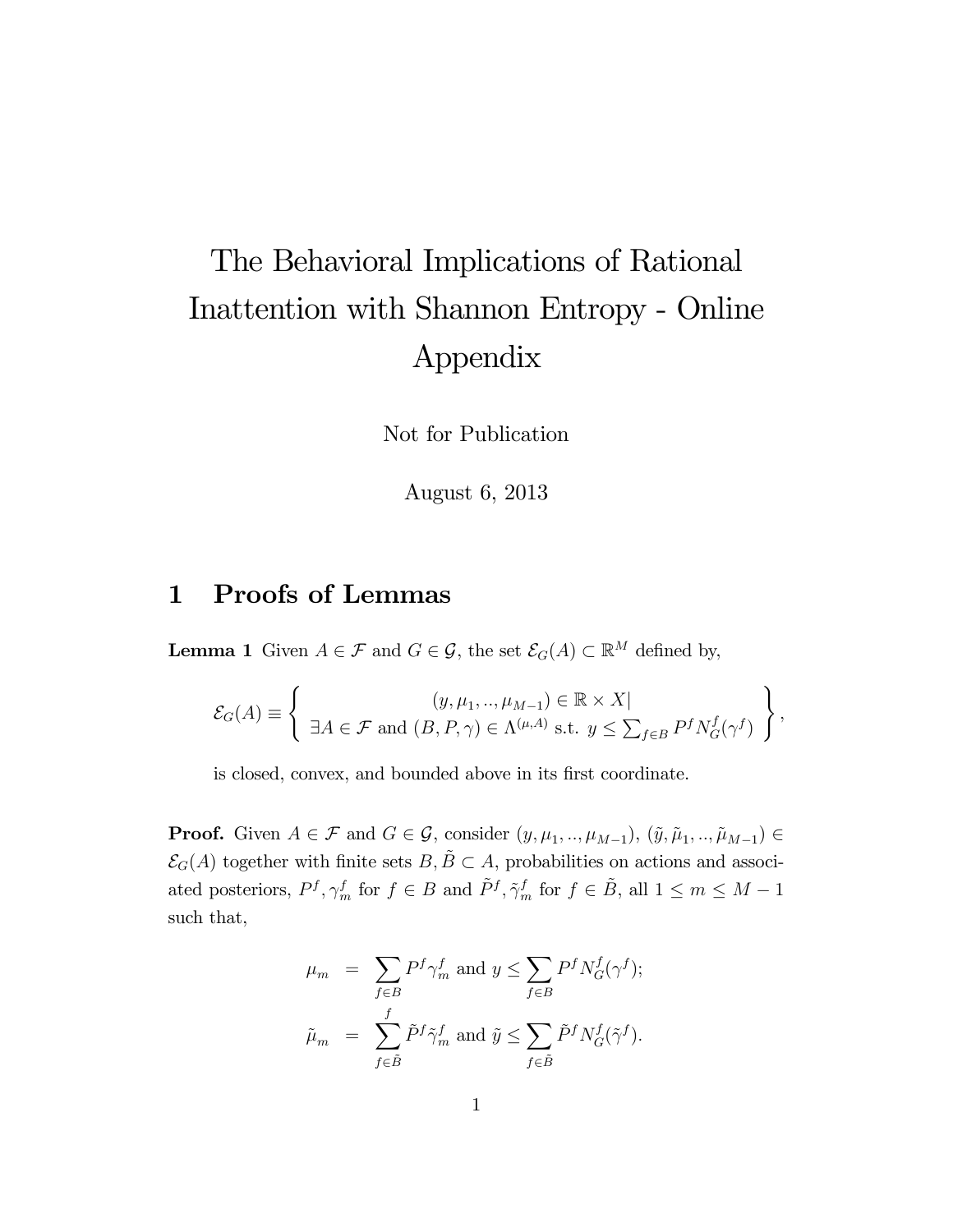Define  $C = B \cup \tilde{B}$  and extend  $P<sup>f</sup>$ ,  $\tilde{P}<sup>f</sup>$  to this domain by setting them to zero on the unchosen acts.

Given  $\lambda \in (0, 1)$ , define  $R^f = \lambda P^f + (1 - \lambda)\tilde{P}^f$  and

$$
\eta_m^f = \frac{\lambda P^f \gamma_m^f + (1 - \lambda)\tilde{P}^f \tilde{\gamma}_m^f}{\lambda P^f + (1 - \lambda)\tilde{P}^f}.
$$

It is immediate that  $\eta^f \in \Gamma$  all  $f \in C$  and that  $\sum$  $f {\in} C$  $R^f \eta_m^f = \lambda \mu_m + (1 - \lambda) \tilde{\mu}_m$ so that  $(C, \eta, R) \in \Lambda^{\frac{\mu + \tilde{\mu}}{2}}$  Note that, for each  $f \in C$ 

$$
N_G^f(\eta^f)
$$
  
= 
$$
\sum_{j=1}^M \eta_n^f U_m^f - G(\eta^f)
$$
  
= 
$$
\frac{\lambda P^f}{\lambda P^f + (1 - \lambda)\tilde{P}^f} \sum_{j=1}^M \gamma_m^f U_m^f + \frac{(1 - \lambda)\tilde{P}^f}{\lambda P^f + (1 - \lambda)\tilde{P}^f} \sum_{j=1}^M \bar{\gamma}_m^f U_m^f - G(\eta^f)
$$
  

$$
\geq \frac{\lambda P^f}{\lambda P^f + (1 - \lambda)\tilde{P}^f} N_G^f(\gamma^f) + \frac{(1 - \lambda)\tilde{P}^f}{\lambda P^f + (1 - \lambda)\tilde{P}^f} N_G^f(\tilde{\gamma}^f),
$$

By the convexity of  $G$ 

Thus we have that

$$
\sum_{f \in C} R^f N_G^f \left( \eta^f \right) = \sum_{f \in C} \left( \lambda P^f + (1 - \lambda) \tilde{P}^f \right) N_G^f \left( \eta^f \right)
$$
\n
$$
\geq \lambda \sum_{f \in B} P^f N_G^f(\gamma^f) + (1 - \lambda) \sum_{f \in \tilde{B}} \tilde{P}^f N_G^f(\tilde{\gamma}^f) = \lambda y + (1 - \lambda) \bar{y},
$$

confirming that  $\lambda (y, \mu_1, ..., \mu_{M-1}) + (1 - \lambda)(\tilde{y}, \tilde{\mu}_1, ..., \tilde{\mu}_{M-1}) \in \mathcal{E}_G(A)$ 

To establish closedness, consider a sequence  $(y(n), \mu(n)) \in \mathcal{E}_G(A)$  converging to  $(y^L, \mu^L)$  (to simplify notation we use the full prior as the second argument since  $\mu_M$  is anyway implied) and corresponding triples  $(B(n), P(n), \gamma(n)) \in$  $\Lambda^{(\mu(n),A)},$  so that  $\mu(n) = \sum_{f \in B(n)} P^f(n) \gamma^f(n)$  and  $y(n) \leq \sum_{f \in B(n)} P^f(n) N_G^f(\gamma^f(n)).$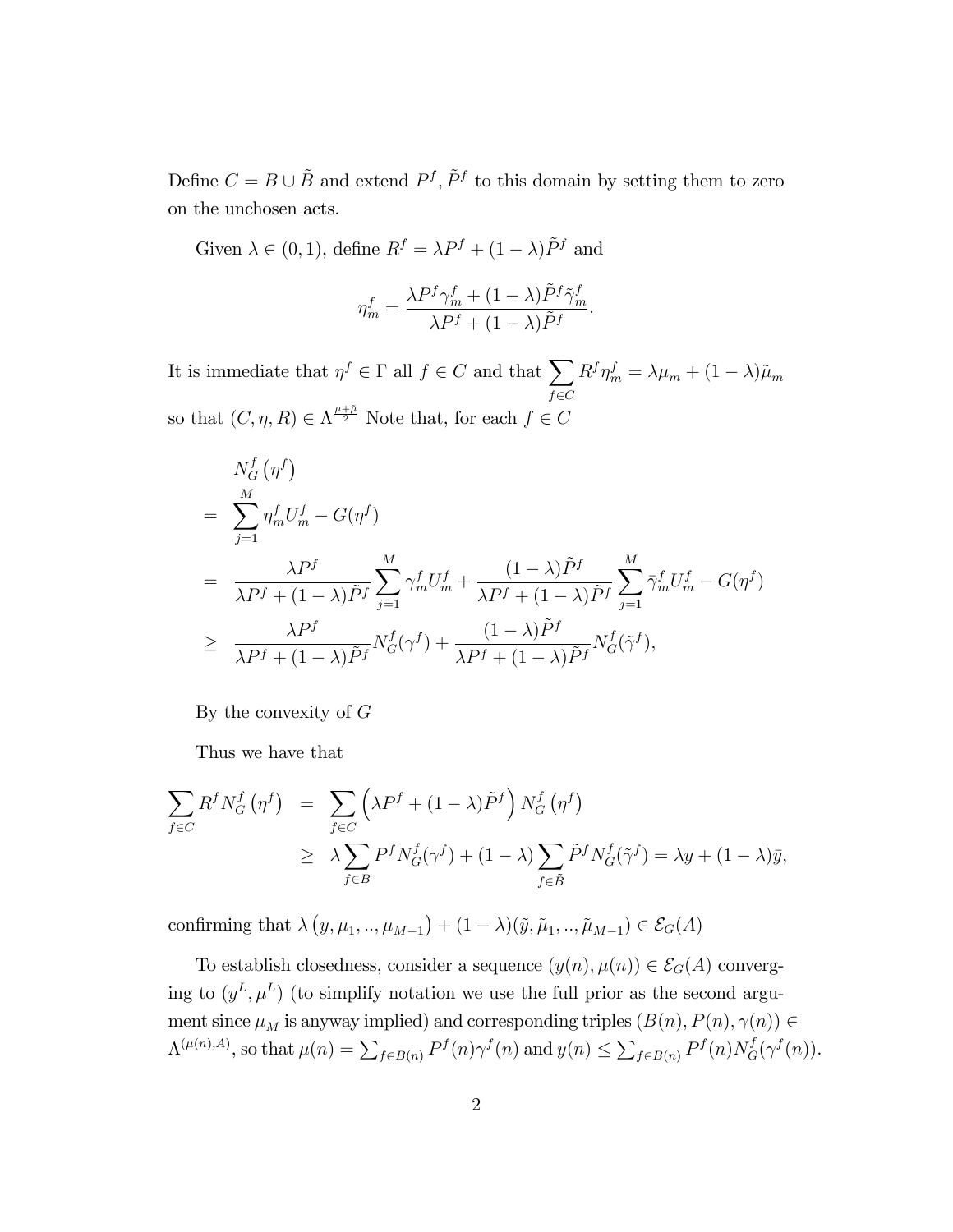We show now that there is no loss of generality in assuming  $|B(n)| \leq M +$ 1. Suppose initially that  $|B(n)| > M$ . By Charateodory's theorem, since  $\{\gamma^f(n) \in \Gamma | f \in B(n)\}\$  contain  $\mu(n)$  in its convex hull, there exists  $B_1(n) \subset$  $B(n)$  with  $|B_1(n)| \leq M + 1$  for which there exists a strictly positive probability weights  $P_1^f$  $p_1^f(n) > 0$  on  $f \in B_1(n)$  such that  $\mu = \sum$  $f \in B<sup>1</sup>(n)$  $P_1^f$  $p_1^f(n)\gamma^f(n)$ . If

expected net utility is no lower,

$$
y(n) \le \sum_{f \in B(n)} P^f(n) N_G^f(\gamma^f(n)) \le \sum_{f \in B_1(n)} P_1^f(n) N_G^f(\gamma^f(n)),
$$

we are done. If not, identify the smallest scalar  $\alpha_1 \in (0, 1)$  such that,

$$
\alpha_1 P_1^f(n) = P^f(n),
$$

some  $f \in B_1(n)$ . That such a scalar exists follows from the fact that

$$
\sum_{f \in B_1(n)} P_1^f(n) = \sum_{f \in B(n)} P^f(n) = 1,
$$

with all components in both sums strictly positive and with  $|B(n)| > |B_1(n)|$ .

We now define a second set of probability weights  $P_2^f$  $b_2^J(n),$ 

$$
P_2^f(n) = \frac{P^f(n) - \alpha_1 P_1^f(n)}{1 - \alpha^1}.
$$

for  $f \in B_1(n)$ . Correspondingly, we define,

$$
B_2(n) = \{ f \in B(n) | P_2^f(n) > 0 \},\
$$

noting that  $|B_2(n)| \leq |B(n)| - 1$ . By construction  $\mu = \sum$  $f \in B(n)$  $P_2^f$  $b_2^f(n)\gamma^f(n).$ Moreover,

$$
\sum_{f \in B_2(n)} P_2^f(n) N_G^f(\gamma^f(n)) = \sum_{f \in B(n)} \left[ \frac{P^f(n) - \alpha_1 P_1^f(n)}{1 - \alpha^1} \right] N_G^f(\gamma^f(n)) > \sum_{f \in B(n)} P^f(n) N_G^f(\gamma^f(n)).
$$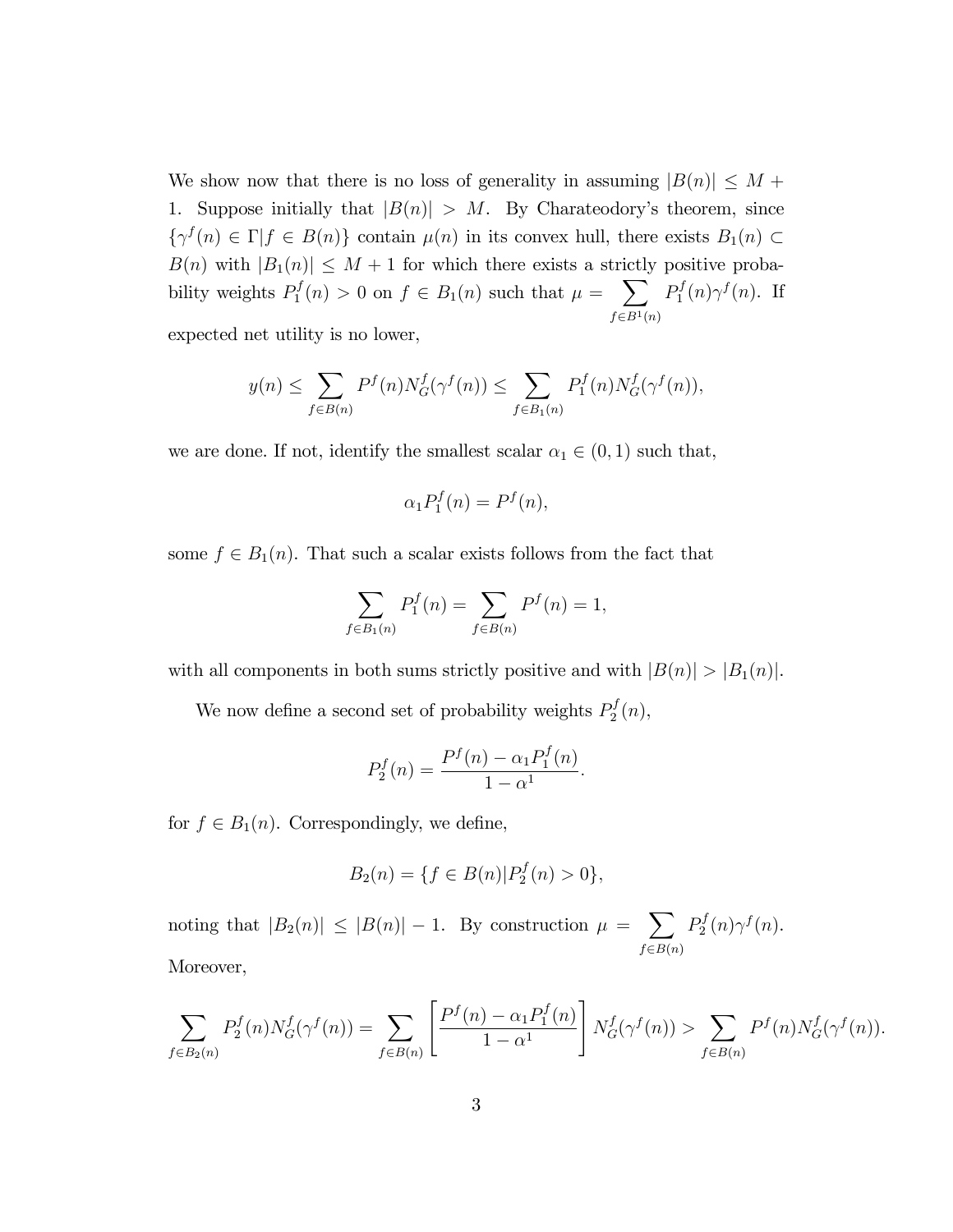Iteration from this point establishes that indeed we can identify a set  $\tilde{B}(n) \subset$  $B(n)$  with  $|\tilde{B}(n)| \leq M + 1$  and  $\tilde{P}(n) > 0$  on  $f \in \tilde{B}(n)$  such that  $\mu = \sum P(f(n)\gamma f(n)$  and  $f{\in}\tilde{B}(n)$  $P_1^f$  $p_1^f(n)\gamma^f(n)$  and,

$$
\sum_{f \in \tilde{B}(n)} P_1^f(n) N_G^f(\gamma^f(n)) \ge y(n).
$$

Given this, there is no loss of generality in assuming that  $|B(n)| \leq M + 1$  in our original sequence.

With this, we can focus on a subsequence (we continue to index by  $n$  for notational simplicity) with all sets  $B(n)$  of the same cardinality  $K \leq M$ . In each set  $B(n)$  we index the acts in (arbitrary) order by  $f(k, n) \in \text{for } 1 \leq k \leq K$ , and correspondingly label that associated posteriors and act probabilities as  $\gamma^k(n)$ ,  $P^k(n)$ . Given the compactness of  $\Gamma$ , we can further select subsequences to ensure that there is a full set of limit posteriors and limit probabilities  $\bar{\gamma}^k$ and  $\bar{P}^k$ , for  $1 \leq k \leq K$ ,

$$
\lim_{n \to \infty} \gamma^k(n) = \bar{\gamma}^k; \lim_{n \to \infty} P^k(n) = \bar{P}^k
$$

For all acts  $f \in A$ , we can compute the net utility at all limit posteriors,

$$
N_G^f(\bar{\gamma}^k) = \sum_{m=1}^M U_m^f \bar{\gamma}_m^k - G(\bar{\gamma}^k)
$$

Since  $\{U_m^f \in \mathbb{R}^M | f \in A\}$  is bounded above then so is  $N_G^f(\bar{\gamma}^k)$  (with respect to  $f \in A$ ). . Since  $\{U_m^f \in \mathbb{R}^M | f \in A\}$  is closed, the upper bound is achieved. Hence we can find acts  $\bar{f}(k) \in A$  that maximize the above net utilities,

$$
N(\bar{f}(k),k) \ge N(f,k),
$$

all  $f \in A$ .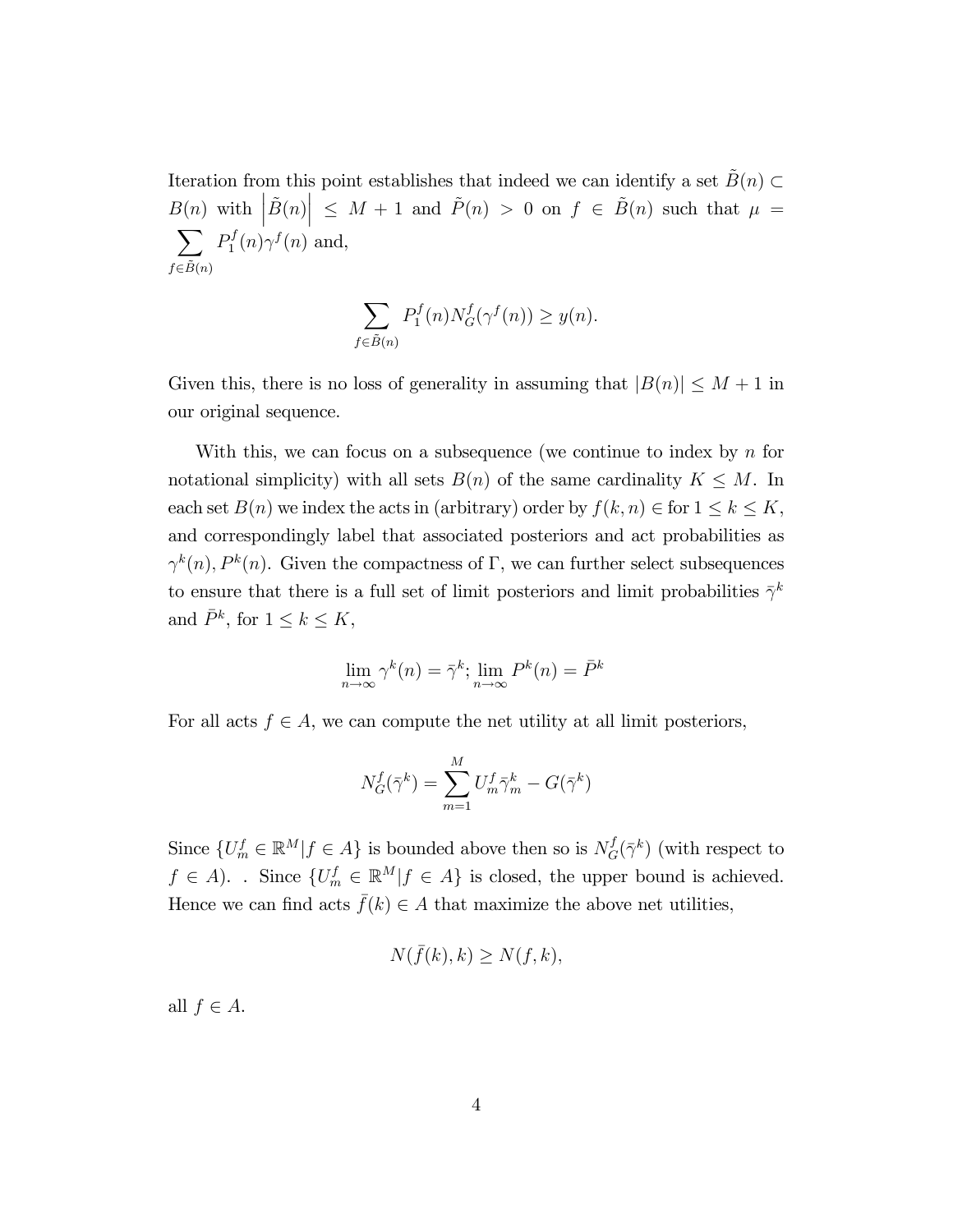We now define  $\bar{B} = \bigcup_{k=1}^{K} \bar{f}(k)$ . Note that, by construction

$$
\sum_{k=1}^K \bar{P}^k \bar{\gamma}^k = \mu^L,
$$

so that  $(\bar{B}, \bar{\gamma}, \bar{P}) \in \Lambda^{(\mu^L, A)}$ . Note also that, for each for all  $n$ ,

$$
\sum_{k=1}^{K} \bar{P}^{k} N^{\bar{f}(k)}(\bar{\gamma}^{k}) \ge \sum_{k=1}^{K} \bar{P}^{k} N_G^{f(k,n)}(\bar{\gamma}^{k}).
$$

In light of continuity of all functions  $N_G^f$ , taking the limit on the RHS as  $n \to \infty$  yields,

$$
\sum_{k=1}^{K} \bar{P}^k N^{\bar{f}(k)}(\bar{\gamma}^k) \ge \lim_{n \to \infty} \sum_{k=1}^{K} P^k(n) N_G^f(\gamma^f(n)) \ge y^L,\tag{1}
$$

This completes the proof that  $(y^L, \mu^L) \in \mathcal{E}_G(A)$ , hence that  $\mathcal{E}_G(A)$  is closed. Boundedness above of the first coordinate follows from the fact that  $\{U_m^f \in$  $\mathbb{R}^M | f \in A$  is bounded above for all  $A \in \mathcal{F}$ .

**Lemma 2** Strategy  $(B, P, \gamma) \in \Lambda^{(\mu, A)}$  is rationally inattentive for  $G \in \mathcal{G}$  if and only if it there exists  $\lambda_m$  for  $1 \leq m \leq M - 1$  such that **property** SH holds:

$$
N_G^g(\gamma) - \sum_{m=1}^{M-1} \lambda_m \gamma_m \le N_G^f(\gamma^f) - \sum_{m=1}^{M-1} \lambda_m \gamma_m^f;
$$

all  $f \in B$ ,  $g \in A$  and  $\gamma \in \Gamma$ .

**Proof.** Necessity: Given  $(B, P, \gamma) \in \hat{\Lambda}_G^{(\mu, A)}, \left( \sum_{\sigma} \gamma \right)$  $f \in B$  $P^{f}N_{G}^{f}(\gamma^{f}), \mu_{1},..,\mu_{M-1}$ ! is an upper boundary point boundary of  $\mathcal{E}_G(A)$ . Lemma 1 establishes that such

sets are always closed, convex, and bounded above in the first coordinate. This implies existence of a supporting hyperplane defined by normal vector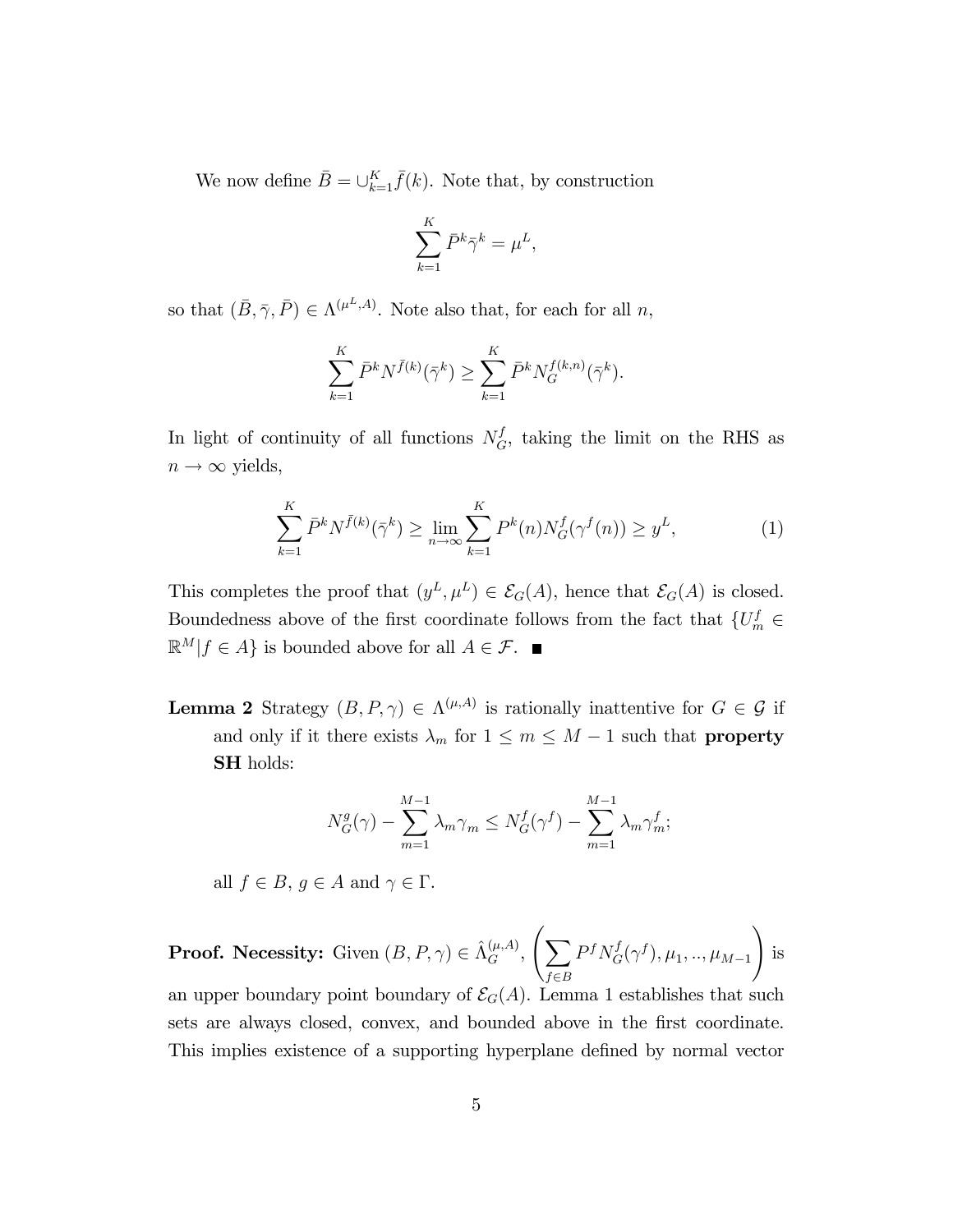$$
(1, -\lambda_1, ..., -\lambda_{M-1})
$$
 such that, for all  $(y_0, y_1, ..., y_{M-1}) \in \mathcal{E}_G(A)$ ,

$$
y_0 - \sum_{m=1}^{M-1} \lambda_m y_m \le \sum_{f \in B} P^f N_G^f(\gamma^f) - \sum_{m=1}^{M-1} \lambda_m \mu_m = \sum_{f \in B} P^f [N_G^f(\gamma^f) - \lambda_m \gamma_m^f]. \tag{2}
$$

We show now property SH is satisfied for such a normal vector. Substitution of  $(N_G^f(\gamma^f),\gamma_1^f)$  $_{1}^{f},..,\gamma _{N}^{f}$  $\mathcal{E}_{L}^{I}(A) \subset \mathcal{E}_{G}(A)$  on the LHS for  $f \in B$  yields,

$$
N_G^f(\gamma^f) - \sum_{m=1}^{M-1} \lambda_m \gamma_m^f \le \sum_{f \in B} P^f[N_G^f(\gamma^f) - \lambda_m \gamma_m^f].
$$

This implies that these inequalities are in fact equations for all  $f \in B$ , since this is the only way to prevent one of the sums on the RHS from being strictly higher than their weighted average on the LHS. This implies that  $N_G^f(\gamma^f)$  – M  $\sum^{M-1}$  $m=1$  $\lambda_m \gamma_m^f$  can be plugged in to the right hand side of equation 2, which in turn establishes that, given  $f, g \in B$ , and  $\gamma \in \Gamma$ 

$$
N_G^g(\gamma^g) - \sum_{m=1}^{M-1} \lambda_m \gamma_m^g = N_G^f(\gamma^f) - \sum_{m=1}^{M-1} \lambda_m \gamma_m^f,
$$

as necessary for property SH. Again, equation 2 tells us that all  $f \in B$ ,  $\gamma^f$ solves,

$$
\max_{\gamma \in \Gamma} N_G^f(\gamma) - \sum_{m=1}^{M-1} \lambda_m \gamma_m,
$$

as again required for SH. The final aspect of condition SH to confirm is that, given  $f\in B,$   $g\in A\backslash B$  and  $\gamma\in\Gamma$ 

$$
N_G^g(\gamma) - \sum_{m=1}^{M-1} \lambda_m \gamma_m \le N_G^f(\gamma^f) - \sum_{m=1}^{M-1} \lambda_m \gamma_m^f,
$$

This is again immediate from 2 since  $(N^g(\gamma), \gamma_1, ..., \gamma_{M-1}) \in \mathcal{E}_G(A)$ .

**Sufficiency:** If property SH holds, it directly implies existence of a normal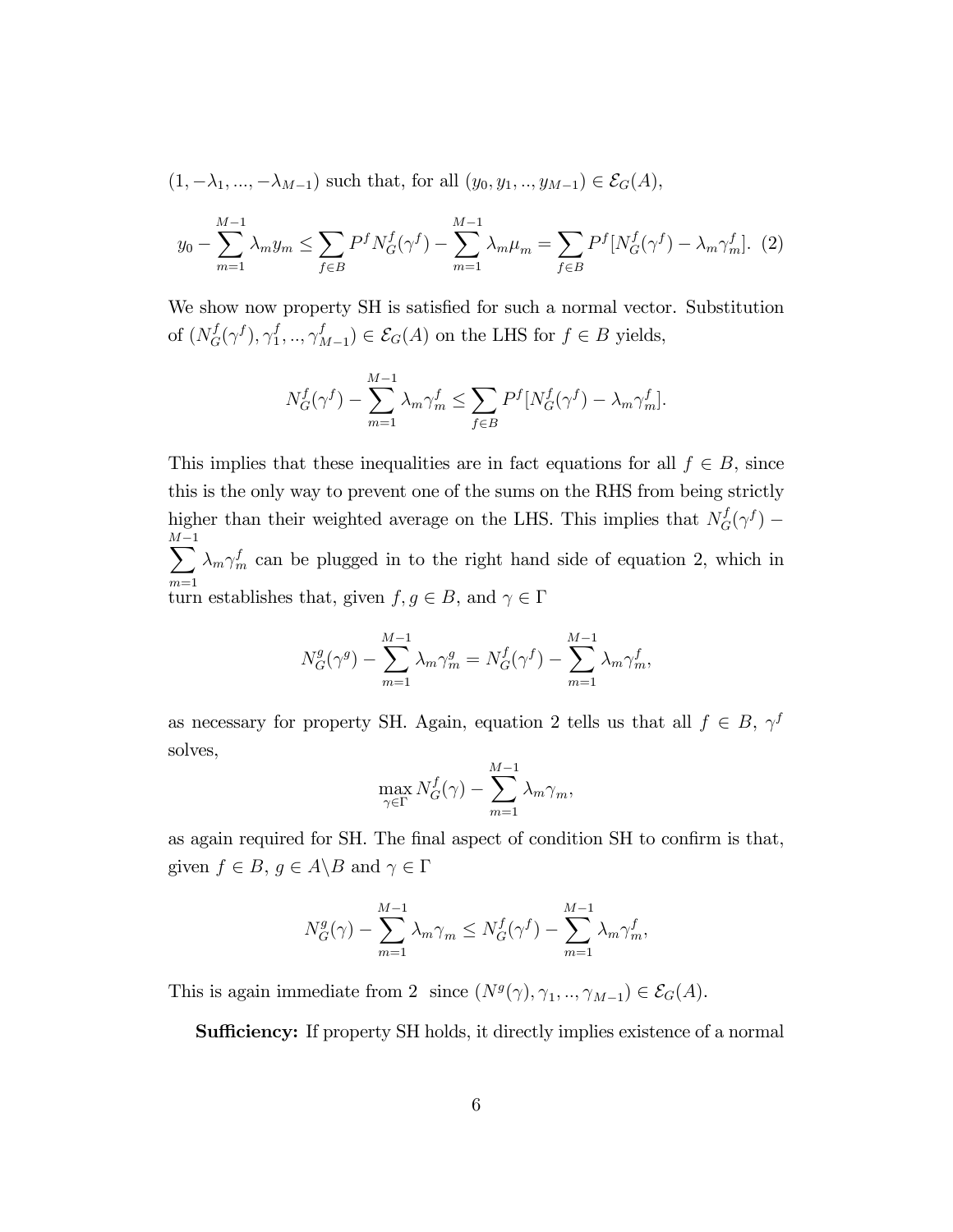vector  $(1, -\lambda_1, ..., -\lambda_{M-1})$  such that, given  $(y_0, y_1, ..., y_{M-1}) \in \mathcal{E}_G(A)$ ,

$$
y_0 - \sum_{m=1}^{M-1} \lambda_m y_m \le N_G^f(\gamma^f) - \lambda_m \gamma_m^f,
$$

any  $f \in B$ . Applying lemma 1, this implies that all points  $(N_G^f(\gamma^f), \gamma_1^f)$  $_{1}^{f},..,\gamma _{_{}^{f}$  $_{M-1}^{J}$ )  $\in$  $\mathcal{E}_G(A)$  are in the upper boundary of  $\mathcal{E}_G(A)$ . Hence this applies also to any convex combination of them such as that defined by  $(\sum)$  $f{\in}B$  $P^f N_G^f(\gamma^f), \mu_1, ..., \mu_{M-1}) \in$ 

 $\mathcal{E}_G(A)$ , completing the proof.  $\blacksquare$ 

- **Lemma 3** Given  $G \in \mathcal{G}$  that is differentiable on  $\Gamma^I$ , the interior of  $\Gamma$ , strategy  $(B, P, \gamma) \in \Lambda^{(\mu, A)}$  with  $\gamma_m^f \in (0, 1)$  satisfies  $(B, P, \gamma) \in \hat{\Lambda}_G^{(\mu, A)}$  if and only if it satisfies CT, ED, and UB:
	- 1. Common Tangent for Chosen Acts (CT): Given  $f, g \in B$ ,

$$
N_G^f(\gamma^f) - \sum_{m=1}^{M-1} \left[ \frac{\partial N_G^f(\gamma^f)}{\partial \gamma_m} \right] \gamma_m^f = N_G^g(\gamma^g) - \sum_{m=1}^{M-1} \left[ \frac{\partial N_G^g(\gamma^g)}{\partial \gamma_m} \right] \gamma_m^g.
$$

2. Equal Derivative for Chosen Acts (ED) : Given  $f, g \in B$ ,

$$
\frac{\partial N_G^f(\gamma^f)}{\partial \gamma_m} = \frac{\partial N_G^g(\gamma^g)}{\partial \gamma_m}.
$$

3. Unchosen Act Bound (UB) : Given  $f \in B$  and  $g \in B \backslash A$ ,

$$
N_G^g(\gamma^g) - \sum_{m=1}^{M-1} \left[ \frac{\partial N_G^f(\gamma^f)}{\partial \gamma_m} \right] \gamma_m^g \le N_G^f(\gamma^f) - \sum_{m=1}^{M-1} \left[ \frac{\partial N_G^f(\gamma^f)}{\partial \gamma_m} \right] \gamma_m^f,
$$
  
where  $\gamma^g \in \Gamma$  maximizes on  $N_G^g(\gamma) - \sum_{m=1}^{M-1} \left[ \frac{\partial N_G^f(\gamma^f)}{\partial \gamma_m} \right] \gamma_m$  on  $\gamma \in \Gamma$ .

**Proof.** In light of lemma 2, the first part requires us to show that, when  $G \in \mathcal{G}$ is differentiable, property SH is satisfied for  $(B, P, \gamma) \in \Lambda^{(\mu, A)}$  with  $\gamma_m^f \in (0, 1)$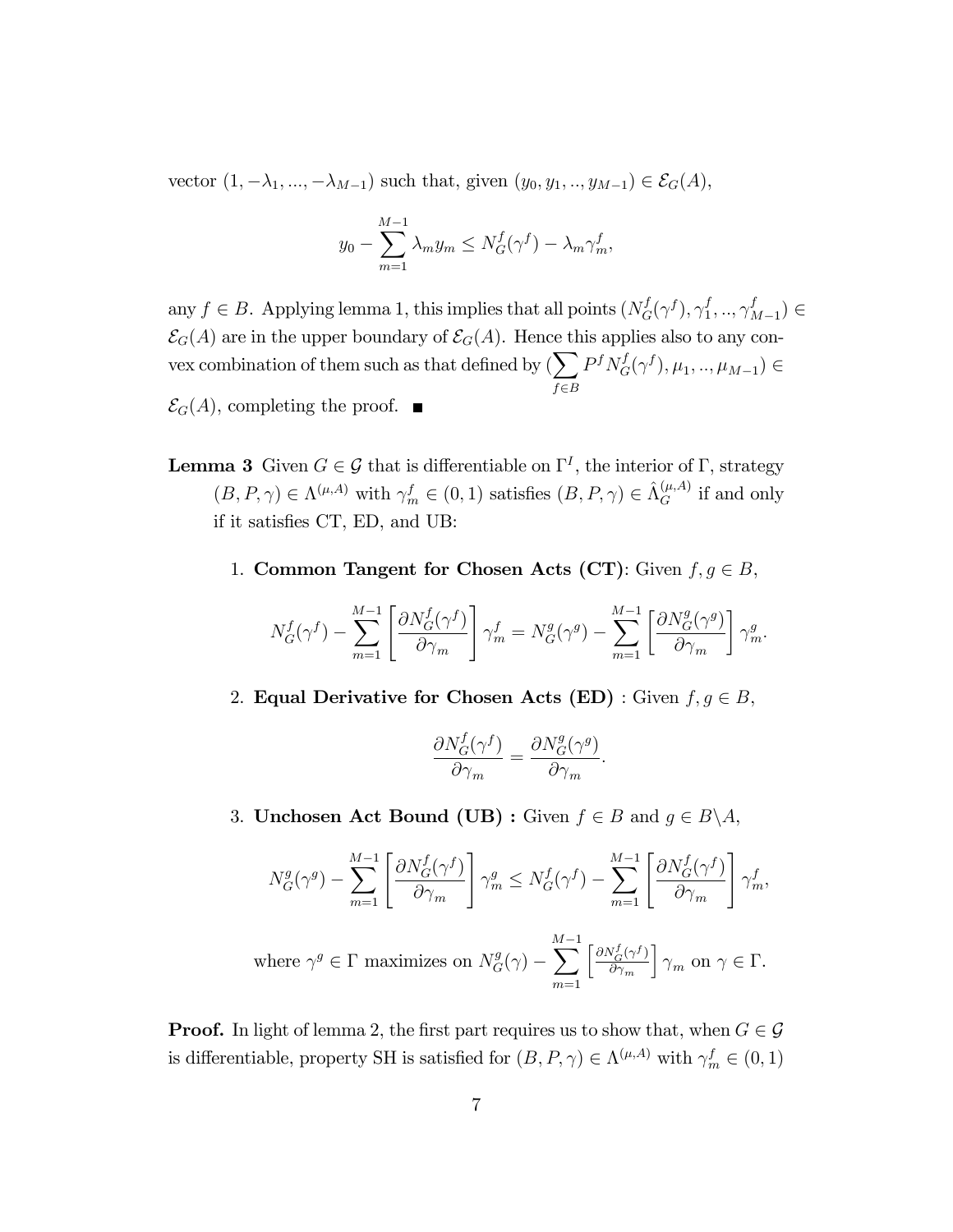if and only if  $(B, P, \gamma)$  satisfies conditions ED, CT, and UB. That these three conditions are sufficient for property SP is immediate using  $\lambda_m = \frac{\partial N_G^f(\gamma^f)}{\partial \gamma^f}$  $\frac{\partial \mathbf{v}_{G}(\gamma)}{\partial \gamma_{m}}$  for any  $f \in B$  and applying UB. That they are necessary for SP to be satisfied in cases with  $\gamma_m^f \in (0, 1)$  and with G differentiable derives from the fact that SP certainly requires that, for each  $f \in B$ ,  $\gamma^f$  solves,

$$
\max_{\gamma \in \Gamma} N_G^f(\gamma) - \sum_{m=1}^{M-1} \lambda_m \gamma_m.
$$

Given that  $\gamma_m^f \in (0,1)$  and that  $G \in \mathcal{G}$  is differentiable, solving this problem requires  $\lambda_m = \frac{\partial N_G^f(\gamma^f)}{\partial \gamma}$  $\frac{\partial G(\gamma)}{\partial \gamma_m}$ . Given this, SP directly implies CT, ED, and UB as illustrated in the proof of lemma 1.  $\blacksquare$ 

## 2 Proofs of Corollaries

All corollaries apply more generally than to the Shannon model. However for consistency with the text they are stated only for this case. The appropriate generalization to separable cost functions is in each case clear.

Corollary 1 (Locally Invariant Posteriors - LIP): If  $(B, P, \gamma) \in \hat{\Lambda}^{(\mu, A)}$ and  $(C, Q, \eta) \in \Lambda^{(\rho,A)}$  with  $C \subset B$  satisfies  $\eta^f = \gamma^f$  all  $f \in C$ , then  $(C, Q, \eta) \in \hat{\Lambda}^{(\rho,A)}.$ 

**Proof.** Note by the necessity aspect of lemma 2 that if  $(B, P, \gamma) \in \hat{\Lambda}^{(\mu, A)}$ then condition SH is satisfied. Neither the prior  $\mu \in \Gamma$  nor the probability map  $P : B \to \mathbb{R}$  feature in condition SP, while deletion of acts can only weaken the check. Hence if  $(C, Q, \eta) \in \Lambda^{(\rho, A)}$  with  $C \subset B$  satisfies  $\eta^f = \gamma^f$  all  $f \in C$ , condition SH remains valid and the sufficiency aspect of lemma 2 implies it is optimal.  $\blacksquare$ 

**Corollary 2 (Envelope Condition):** Given  $(\mu, A) \in \Gamma \times \mathcal{F}$  such that  $\mu_m >$ 0, the value function  $V^A: \Gamma \longrightarrow \mathbb{R}$  is differentiable at  $\mu$  and has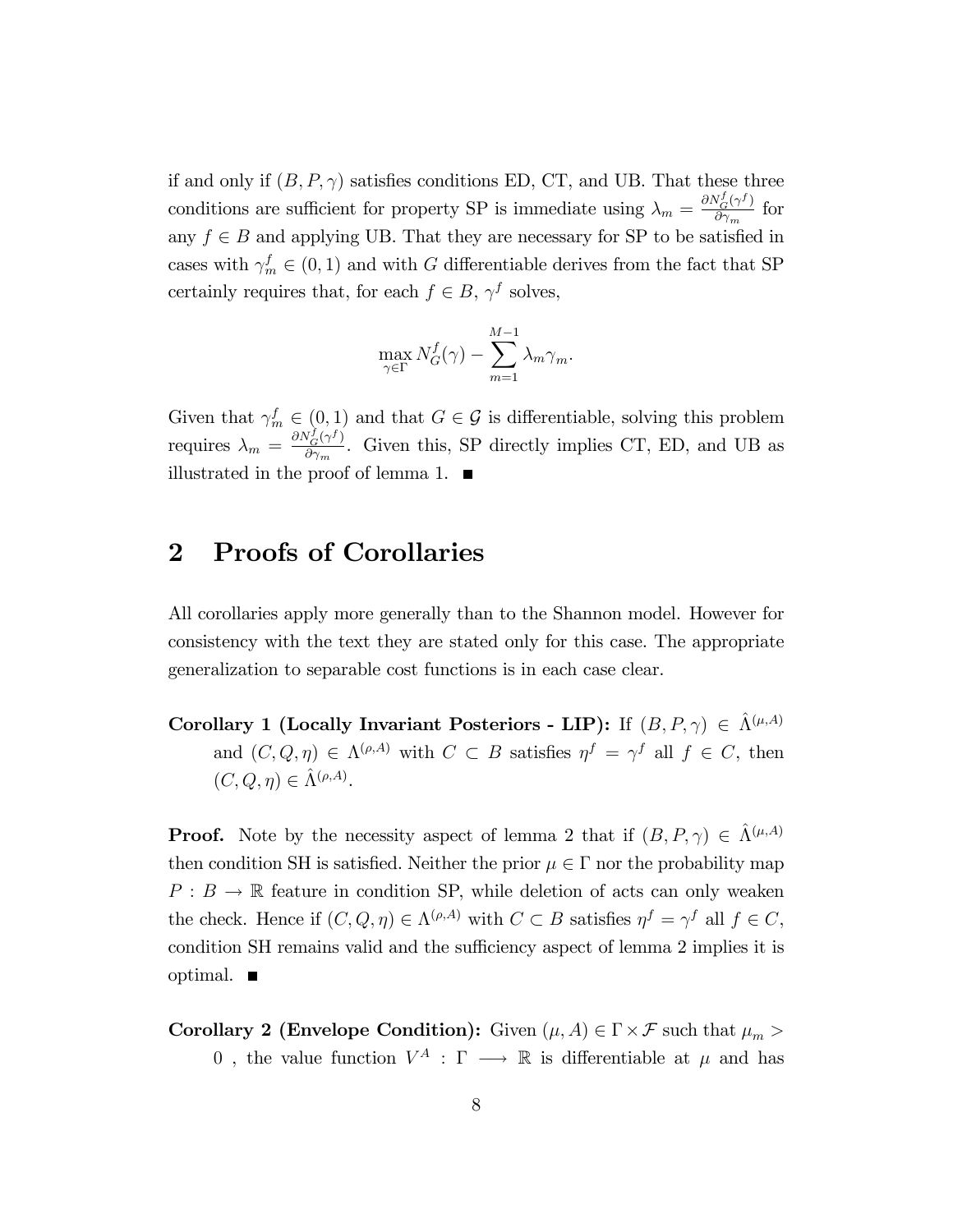continuous partial derivatives,

$$
\frac{\partial V^A(\mu)}{\partial \mu_m} = \frac{\partial N^f}{\partial \gamma_m}(\hat{\gamma}^f),
$$

where  $f \in \hat{B}$  some  $(\hat{B}, \hat{P}, \hat{\gamma}) \in \hat{\Lambda}^{(\mu,A)}$ .

**Proof.** Given  $(\mu, A) \in \Gamma \times \mathcal{F}$ , note that  $(\mu_1, ..., \mu_{M-1})$  is in the interior of  $X = \{(\mu_1, ..., \mu_{M-1}) \in \mathbb{R}^{M-1} \mid \sum_{m=1}^{M-1} \mu_m \leq 1\}$ . By lemma 1 an optimal policy exists. Consider a corresponding optimal strategy  $(B, P, \gamma) \in \hat{\Lambda}^{(\mu,A)}$ that therefore achieves the value,

$$
V^A(\mu) = \sum_{f \in B} P^f N^f(\gamma^f).
$$

Define a composite act  $\hat{h} \in F$  with state dependent payoffs,

$$
U_m^{\hat{h}} = \sum P^f U_m^f.
$$

Define the net payoff function to  $N^{\hat{h}} : \Gamma \to \mathbb{R}$  in standard fashion, and apply the envelope theorem of Benveniste and Scheinkman [1979] to functions  $V^A, N^{\hat{h}}: \Gamma \to \mathbb{R}$ , noting that both are concave, that  $V(\mu) \geq N^{\hat{h}}(\mu)$  on the interior of X, and that  $V(\mu) = N^{\hat{h}}(\mu)$ , and that  $N^{\hat{h}}(\mu)$  is differentiable on the interior of X. With this we conclude that  $V^A$  is differentiable at  $\mu$  and that,

$$
\frac{\partial V^A}{\partial \mu_m}(\mu) = \frac{\partial N^{\hat{h}}}{\partial \gamma_m}(\mu) = \sum_{f \in B} P^f \frac{\partial N^f}{\partial \gamma_m}(\gamma^f).
$$

By lemma 3, the ED conditions are satisfied,

$$
f, g \in B \Longrightarrow \frac{\partial N^f}{\partial \gamma_m}(\gamma^f) = \frac{\partial N^g}{\partial \gamma_m}(\gamma^g),
$$

completing the proof in light of  $\sum$  $f{\in}B$  $P^f=1.$ 

**Corollary 3 (States Bound Acts - SBA):** Given  $(\mu, A) \in \Gamma \times \mathcal{F}$ , there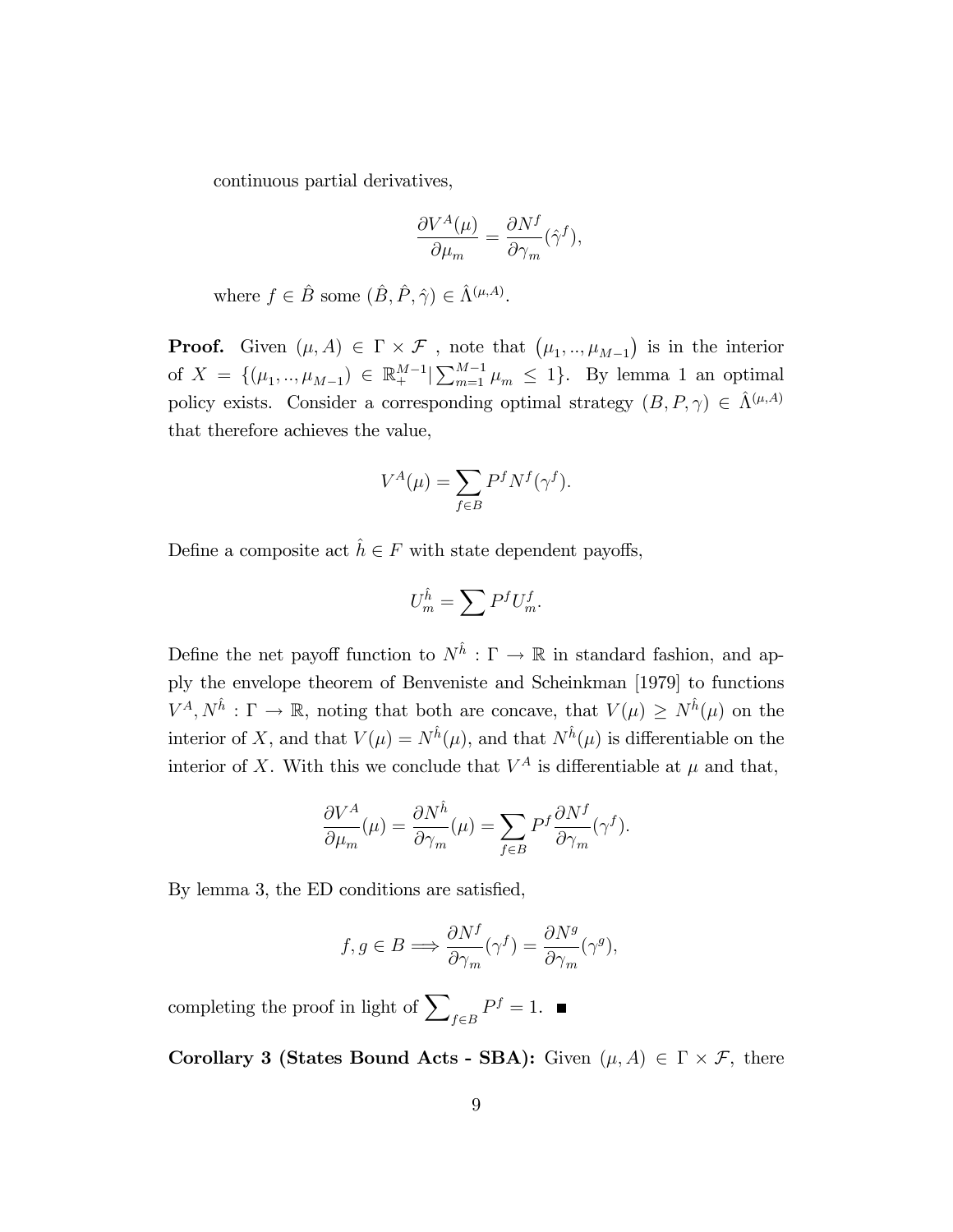exists a rationally inattentive strategy with  $|B| \leq M$ .

**Proof.** Consider  $(B, P, \gamma) \in \hat{\Lambda}^{(\mu,A)}$  such that  $|B| > M$ . By the necessity aspect of lemma 2, condition SH is satisfied. This condition remains valid for any subset of acts  $\tilde{B} \subset B$  with  $\tilde{\gamma}^f = \gamma^f$  on  $f \in \tilde{B}$ . By the sufficiency aspect of lemma 2,  $(\tilde{B}, \tilde{P}, \tilde{\gamma}) \in \hat{\Lambda}^{(\mu, A)}$  provided only that  $\mu$  in the convex hull of the family of vectors  $\{\gamma_m^f\}$  $f \in \tilde{B}$ . Charateodory's theorem implies that we can reduce the cardinality of B to M while retaining  $\mu$  in this convex hull, completing the proof.  $\blacksquare$ 

Corollary 4 (Unique Posteriors): If  $(B, P, \gamma) \in \hat{\Lambda}^{(\mu,A)}$  and  $(B, Q, \rho) \in$  $\hat{\Lambda}^{(\mu,C)}$ , then  $\gamma(f) = \rho(f)$  all  $f \in B$ .

**Proof.** Note first that if  $(B, P, \gamma) \in \hat{\Lambda}^{(\mu,A)}$  and  $B \subset C \subset A$ , then  $(B, P, \gamma) \in$  $\hat{\Lambda}^{(\mu,C)}$ . To see this, note from the necessity aspect of lemma 2 that if  $(B, P, \gamma) \in$  $\hat{\Lambda}^{(\mu,A)},$  then condition SH is satisfied. Since  $B \subset C \subset A$ ,  $(B, P, \gamma) \in \Lambda^{(\mu,C)}$  and condition SH is still satisfied. Hence  $(B, P, \gamma) \in \hat{\Lambda}^{(\mu, C)}$  follows in light of the sufficiency aspect of lemma 2. We conclude that since  $(B, P, \gamma) \in \hat{\Lambda}^{(\mu,A)}$  and  $(B, Q, \rho) \in \hat{\Lambda}^{(\mu, C)}$ , then  $(B, P, \gamma)$ ,  $(B, Q, \rho) \in \hat{\Lambda}^{(\mu, B)}$ .

Given  $f \in B$  define  $R^f = \frac{P^f + Q^f}{2}$  $\frac{+Q^J}{2}$  and  $\eta^f \in \Gamma$  by,

$$
\eta_m^f = \frac{P^f \gamma_m^f + Q^f \rho_m^f}{P^f + Q^f}.
$$

By construction,  $(B, \eta, R) \in \Lambda^{(\mu, B)}$ . If  $\gamma(f) \neq \rho(f)$  some  $f \in B$ , we can apply the strict version of Jensenís inequality as in lemma 1 to establish the contradiction that net utility must be strictly higher at  $(B, \eta, R)$  than at either  $(B, P, \gamma)$  and  $(B, Q, \rho)$ ,

$$
\sum_{f \in B} R^f N^f(\eta^f) > \lambda \sum_{f \in B} P^f N^f(\gamma^f) + (1 - \lambda) \sum_{f \in B} Q^f N^f(\rho^f).
$$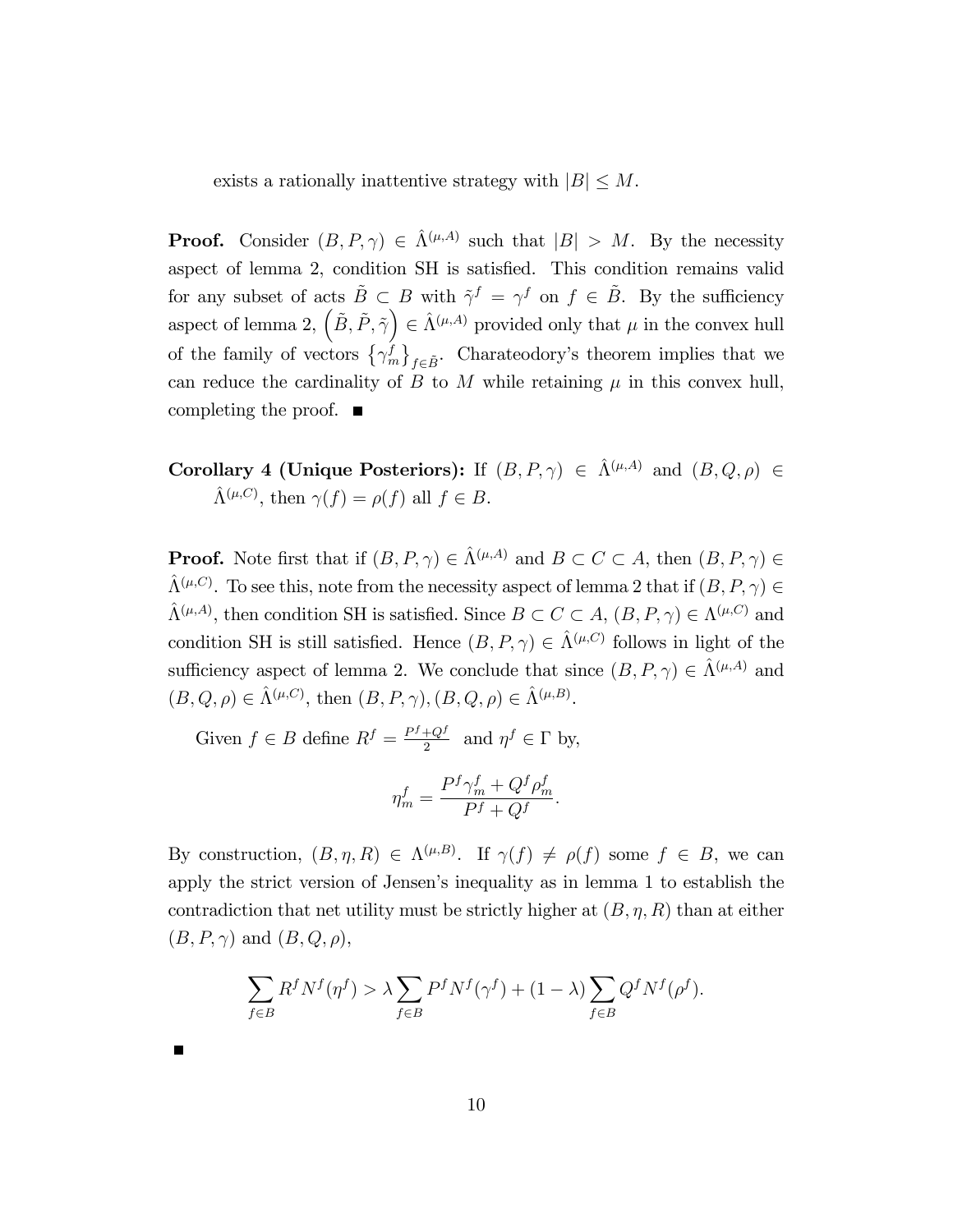## 3 Comparison with KKT Conditions

Following Matejka and McKay [2011], consider the constrained optimization problem of maximizing expected prize utility less Shannon attention costs, subject to constraints associated with rational expectations, with act-specific posteriors adding to unity, and with probabilities being non-negative. Let  $\pi \in \mathbb{R}^M$  be the multipliers on the rational expectations constraints and  $\eta$ :  $A \rightarrow \mathbb{R}$  the multipliers on posteriors. With act set A countable, the associated Lagrangean is,

$$
\mathcal{L} = \sum_{f \in A} P^f \sum_{m=1}^M \gamma_m^f (U_m^f - \kappa \ln \gamma_m^f) - \sum_{m=1}^M \pi_m (\sum_{f \in A} P^f \gamma_m^f - \mu_m) - \eta^f (\sum_{m=1}^M \gamma_m^f - 1).
$$

Treating this using standard KKT condition, a necessary condition for  $(B, P, \gamma)$ to be rationally inattentive is that there exists  $\hat{\pi} \in \mathbb{R}^M$ ,  $\hat{\eta} : A \to \mathbb{R}$ , and posteriors  $\gamma_m^f \in \Gamma$  for  $f \in A/B$  such that conditions KKT 1, KKT 2, and KKT 3 are satisfied:

**KKT1:** For  $f \in B$ ,

$$
P^{f}\left[U_{m}^{f}-\kappa\ln\gamma_{m}^{f}-\kappa-\hat{\pi}_{m}\right]-\hat{\eta}^{f}=0 \text{ for } 1\leq m\leq M.
$$

**KKT2:** For  $f \in B$ , if

$$
P^{f} \in (0, 1) \Longrightarrow \sum_{m=1}^{M} \gamma_m^f \left( U_m^f - \hat{\pi}_m - \kappa \ln \gamma_m^f \right) = 0;
$$
  

$$
P^{f} = 1 \Longrightarrow \sum_{m=1}^{M} \gamma_m^f \left( U_m^f - \hat{\pi}_m - \kappa \ln \gamma_m^f \right) \ge 0.
$$